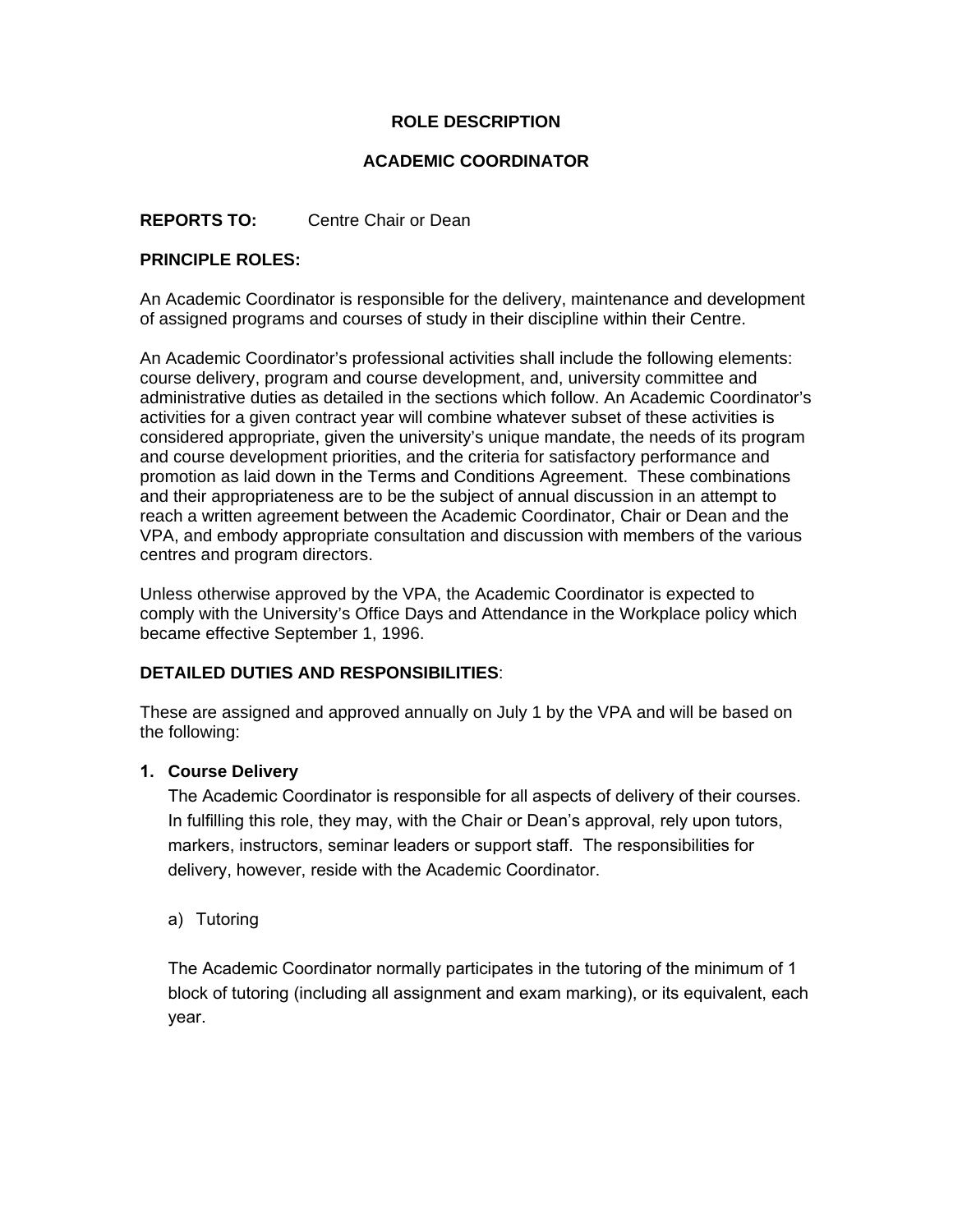b) Seminars, workshops, laboratories, etc.

The Academic Coordinator is responsible for conducting these activities, as required.

c) Electronic Modes of Delivery

The Academic Coordinator is expected to familiarize themselves with electronic modes of delivery and, where required, to achieve their implementation.

## d) Tutor Hiring and Supervision

In conjunction with Learning Services Tutorial, the Academic Coordinator is responsible for hiring tutors, providing them with course specific orientation, and ensuring that they provide the necessary service to students.

The Academic Coordinator:

- serves as an academic resource person for tutors;
- establishes course specific tutor performance guidelines and uses general AU guidelines to evaluate tutor performance;
- **develops and maintains resource base (e.g. bibliographies, laboratory** and study materials) for tutors, in cooperation with library staff;
- works with tutors to maintain and improve student motivation and success.
- e) Marking

The Academic Coordinator is responsible for the evaluation of student performance, including the setting of all exams and credit exercises. The responsibility for controlling the quality and standard of all course-related marking rests with the Academic Coordinator.

f) Record Keeping

The Academic Coordinator is responsible for providing academic support staff and the Office of the Registrar with the information required to keep student records accurate and up-to-date. Specified on-line systems such as TRIX will be used for this purpose.

- g) Course Maintenance and Revision
	- 1. The Academic Coordinator is responsible for ensuring that courses under their coordination are current and academically sound.
	- 2. The Academic Coordinator is responsible for ensuring that exams are changed regularly (where exam banking is not used).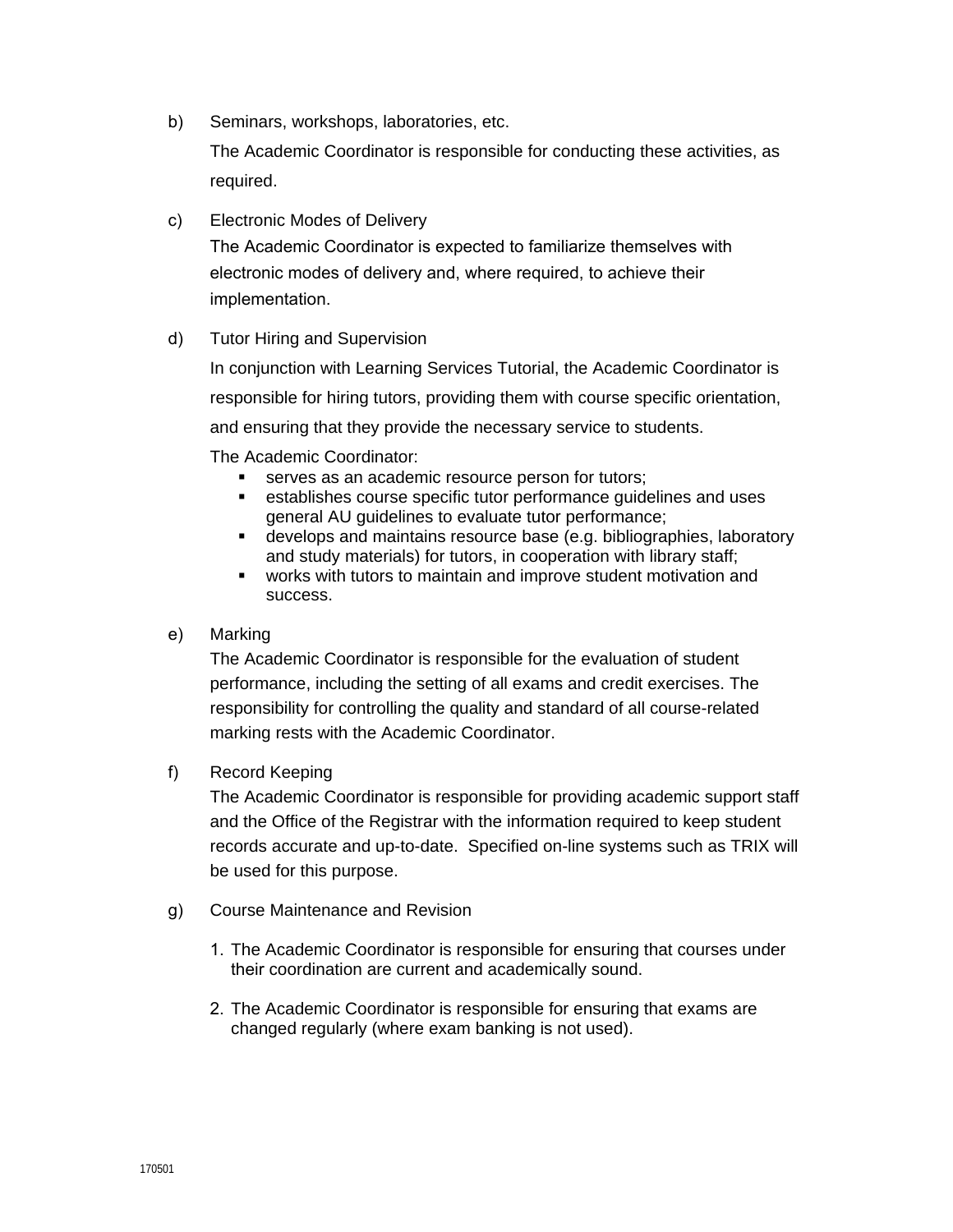The Academic Coordinator advises Materials Management on the acquisition of supplies of course materials.

The Academic Coordinator:

- **advises Library Services on revised Supplementary Materials List;**
- **F** in conjunction with Institutional Studies, collates data needed for course revision, including tutor feedback and course evaluations;
- **IF** initiates proposals for course revisions.
- h) Student Recruitment

The Academic Coordinator, in cooperation with colleagues in their centre and beyond, and with Advancement and student support services may assist with student recruitment.

The Academic Coordinator:

- suggests strategies for recruitment and participates in their implementation;
- cooperates with student support services in advising students on the content and appropriateness of courses;
- advises the Office of the Registrar on the transferability of courses from other institutions to Athabasca University programs.
- i) Outreach

Where required, the Academic Coordinator seeks out and develops initiatives in cooperation with communities, agencies and institutions in keeping with the university's mandate of removing barriers that traditionally restrict access to and success in university-level studies.

The Academic Coordinator cooperates with affiliated institutions and agencies in the delivery of Athabasca University courses at these institutions, or to provide assessment of credentials for credit toward AU degrees and certificates.

## **2. Program Planning and Development**

The Academic Coordinator advises on and assists in the assessment of the need for and appropriateness of new and revised programs.

The Academic Coordinator:

- develops, where required, proposals for programs;
- develops and maintains liaisons with external agencies as required for the initiation and maintenance of programs;
- advises the University on the raising of funds to support the development and delivery of programs.